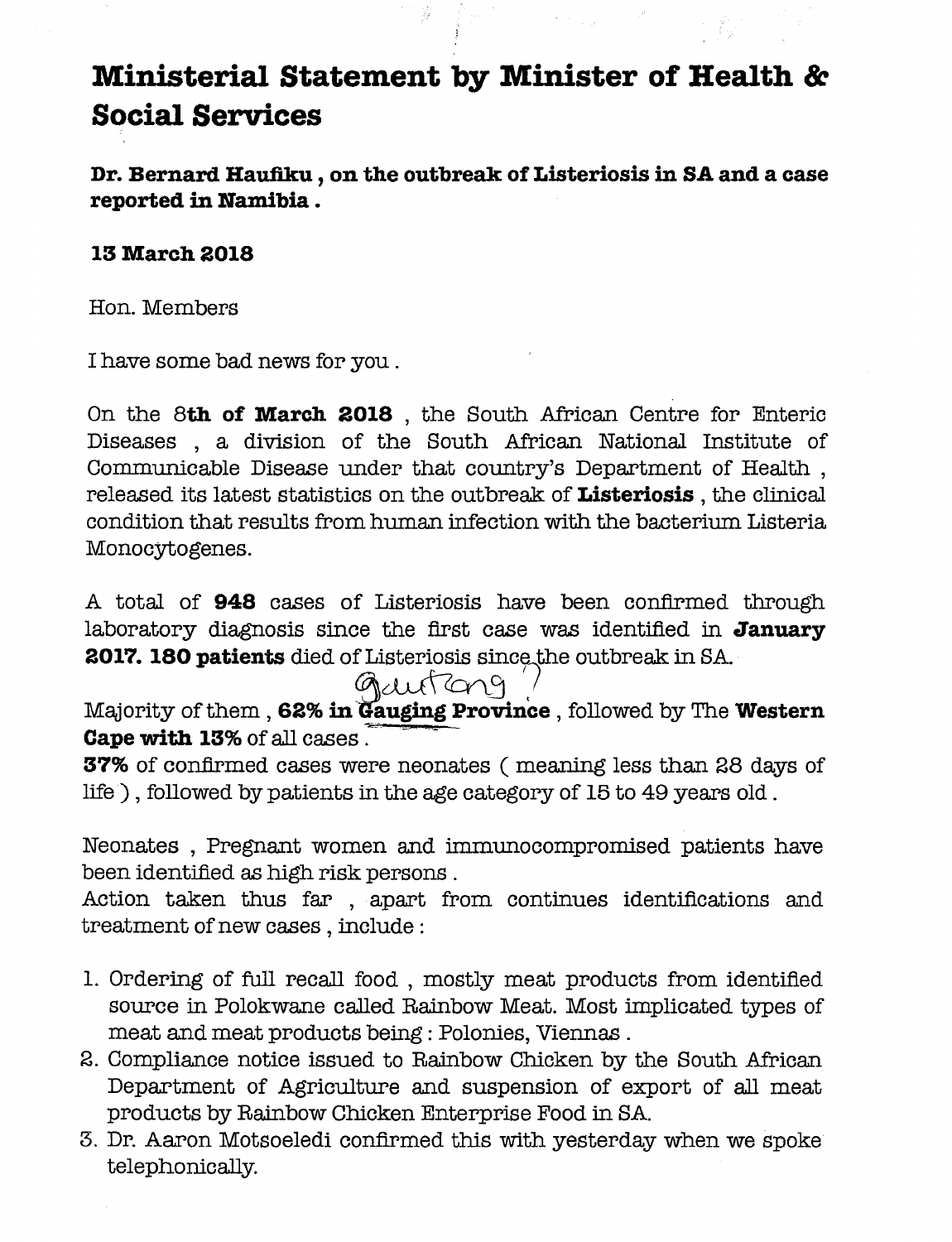Here at home, we have been monitoring the situation in SA very closely since the outbreak in 2017. We have activated our surveillance and monitoring mechanism.

# **Now, the bad news ....**

A male patient age  $41$  years, was diagnosed with Listeriosis at the Catholic Private Hospital on 12 March 2018. the patient is reported to have eaten  $\sin$  is he bought in Tsumeb where he lives. The patient is currently receiving treatment at the Catholic Hospital in Windhoek and is reported to be in a stable condition.

This is the first case of Listeriosis reported in Namibia since the outbreaking in neighbouring SA.

In view of this latest development, the Mohss wish to repeat its warning and alert the public to refrain from eating any meat product that may still be available in Namibia despite the banning order. Mainly ; Sausages , Viennas , Russians and Frankfurters . Please do not consume any of these products from SA.

Furthermore I wish to inform the public that our surveillance and monitoring systems are in full force 24/7 and we are confident that we are are able , despite many challenges , to prevent and contain Listeriosis in Namibia. We will do aJl we can , with resources at our disposal and reliance on our development partners but also on Namibians especially the Private sector, to ensure that no life will be lost due to Listeriosis.

We have already lost 7 lives to Hep E outbreak thus far and 7 are way too<mark>famy.</mark> heimy

We also advise the public and especially the town of Tsumeb but also all other towns, Villages and human settlements in Namibia, to be on alert and report at the nearest health facility if the feel or notice the following symptoms.

- 1. **Fever**
- 2. **Diarrhea and Vomiting**
- 3. **Muscle Aches**
- 4. **HeadAche**
- 5. **Confusion**